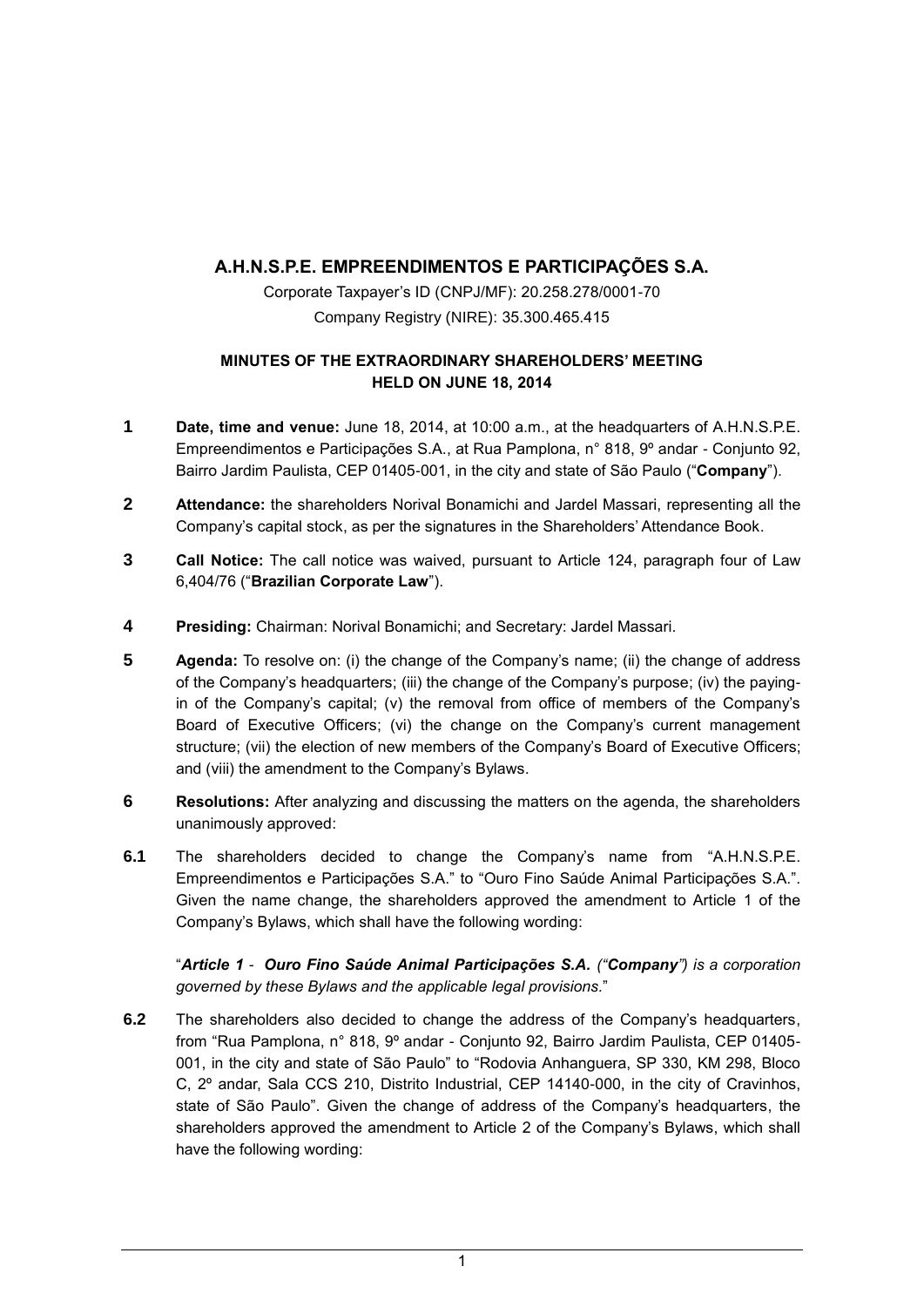**"***Article 2- The Company's headquarters and jurisdiction are located at Rodovia Anhanguera, SP 330, KM 298, Bloco C, 2º andar, Sala CCS 210, Distrito Industrial, CEP 14140-000, city of Cravinhos, state of São Paulo.*

*Sole paragraph: The Company can, by resolution of the Board of Executive Officers, open and close branches, and offices anywhere in Brazil or abroad, whenever it feels the need to do so."*

**6.3** The shareholders also decided to change the Company's purpose to include, among its activities, the administration of own assets, including the licensing and sub establishment of trademarks and patents. Accordingly, the shareholders decided to amend the wording of Article 3 of the Company's Bylaws, which shall have the following new wording:

"*Article 3: The Company's purpose is:*

- (i) *to manage its own assets, including the licensing and sub establishment of trademarks and patents; and*
- (ii) *to hold equity interests in other companies, as a partner, shareholder or holder of any other type of interest. "*
- **6.4** The shareholders decided that, as of this date, all the shares representing the Company's capital stock were paid-up. Accordingly, the shareholders decided to amend Article 5 of the Company's Bylaws, which shall have the following new wording:

*"Article 5: The Company's capital stock is five hundred reais (R\$500.00), fully subscribed and paid-up, divided into five hundred (500) non-par, book-entry common shares.*

*Paragraph one: Each common share grants its holder the right to one (1) vote at Shareholders' Meetings. The ownership of shares will be proven by the registration of shareholder's name in the "book-entry share registry".*

*Paragraph two: The shares are indivisible with regard to the Company. If a share belongs to more than one person, its rights shall be exercised by a representative of the joint ownership.*

*Paragraph three: Upon prior approval by the Shareholders' Meeting, the Company can acquire its own shares, which shall be held in treasury, disposed of or cancelled, as decided by the Shareholders' Meeting."*

**6.5** The shareholders approved the removal from office of **Sueli de Fátima Ferreti**, Brazilian, single, analyst, bearer of identification document (RG) number 7.743.932-SSP/SP, inscribed in the roll of individual taxpayers (CPF/MF) under number 764.868.778-04, from the position of Executive Officer, and of **Cleber Faria Fernandes**, Brazilian, married, accounting technician, bearer of identification document (RG) number 23.360.684-1- SSP/SP, inscribed in the roll of individual taxpayers (CPF/MF) under number 192.212.358- 74, from the position of Executive Officer, both of them resident and domiciled in the city and state of São Paulo, with offices at Rua Pamplona, 818, 9º andar, conjunto 71, Jardim Paulista, CEP 01405-001.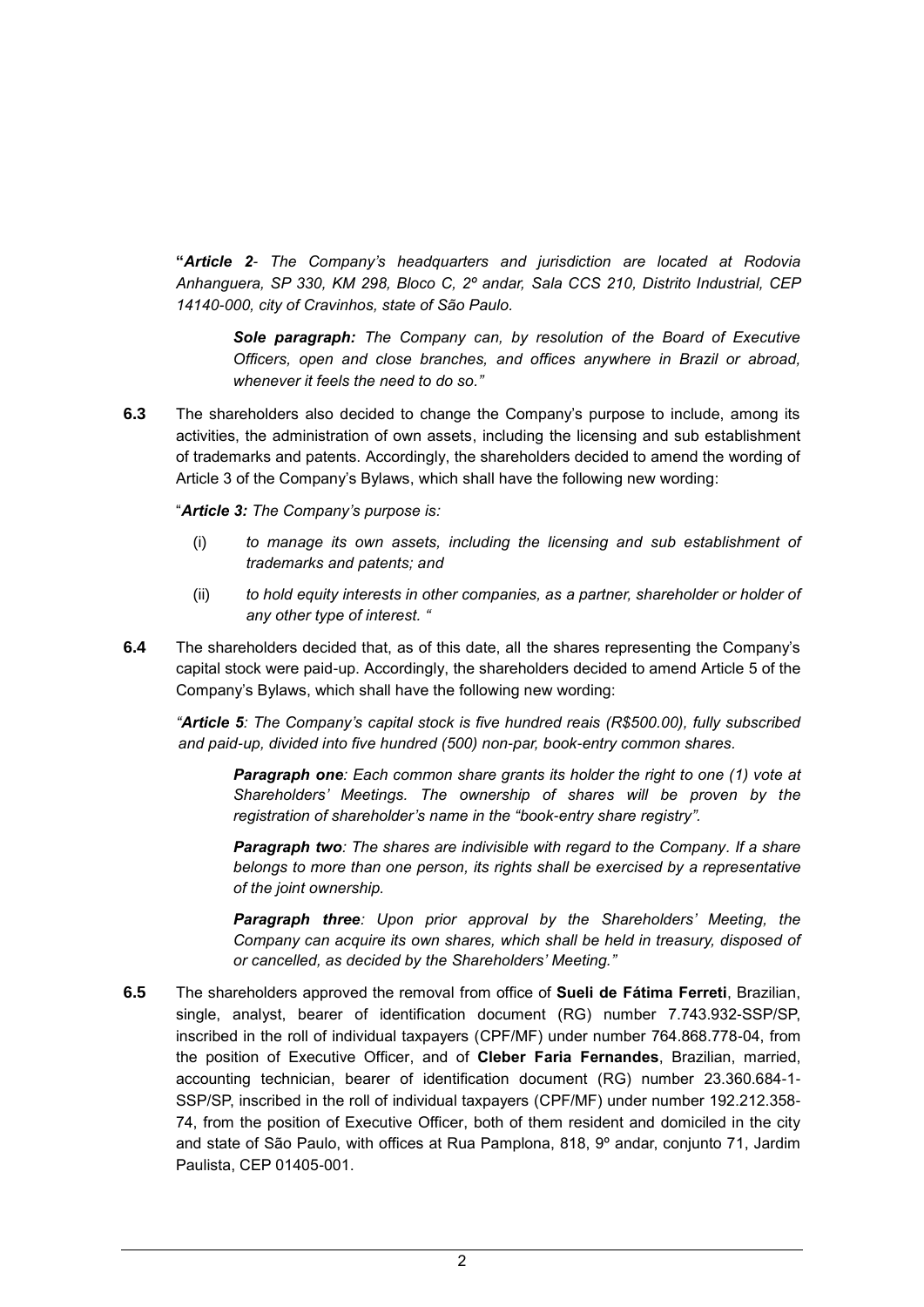- **6.6** The shareholders decided that the Company will be managed by (i) a Board of Executive Officers, composed of a minimum of two (2) and a maximum of five (5) members, shareholders or not, resident in Brazil, all Executive Officers without specific designation, who are elected and may be removed from office at any time, with a unified term of office of three (3) years, reelection being allowed; and (ii) a Fiscal Council, composed of three (3) sitting members and the same number of alternates, which will not be permanent, and shall only be installed by resolution of the Shareholders' Meeting, or at the request of the shareholders, in the cases provided for by Law.
- **6.7** Subsequently, the shareholders elected the following members to compose the Company's Board of Executive Officers, for a unified term of office of three (3) years as of this date, reelection being allowed:
	- (i) **Dolivar Coraucci Neto**, Brazilian, married, chemical engineer, bearer of identification document (RG) number 18.070.669-SSP/SP, inscribed in the roll of individual taxpayers (CPF/MF) under number 094.633.048-43, resident and domiciled at Rua Barão do Rio Branco, 141, Jardim 5 de Dezembro, CEP 14160- 040, in the city of Sertãozinho, state of São Paulo, for the position of Executive Officer without specific designation; and
	- (ii) **Fábio Lopes Júnior**, Brazilian, married, business administrator, bearer of identification document (RG) number 26.834.616-1-SSP/SP, inscribed in the roll of individual taxpayers (CPF/MF) under number 252.784.768-42, resident and domiciled at Alameda Doutor Celso Pinheiro Machado de Souza, 1.735, Lote 67, Rua H, Bairro Recanto Humaitá, Distrito de Bonfim Paulista, CEP 14110-000, in the city of Ribeirão Preto, state of São Paulo, for the position of Executive Officer without specific designation.
- **6.8** The shareholders also approved the amendment to the Company's Bylaws as per **Exhibit I** hereto.
- **7 Drawing up:** The drawing up of these minutes in summary format was unanimously authorized, as per paragraph one of Article 130 of Brazilian Corporate Law.
- **8 Closure:** There being no further business to address, the Extraordinary Shareholders' Meeting was adjourned for the drawing up of these minutes which were read, approved and signed by all attending members. Presiding: Norival Bonamichi (Chairman) and Jardel Massari (Secretary). Shareholders attending the meeting: Norival Bonamichi and Jardel Massari.

*This is a free English translation of the original minutes drawn up in the Company's book.*

São Paulo, June 18, 2014.

**Norival Bonamichi** Chairman

**\_\_\_\_\_\_\_\_\_\_\_\_\_\_\_\_\_\_\_\_\_\_\_\_\_\_\_\_\_\_\_\_\_\_**

**Jardel Massari Secretary** 

**\_\_\_\_\_\_\_\_\_\_\_\_\_\_\_\_\_\_\_\_\_\_\_\_\_\_\_\_\_\_\_\_\_\_**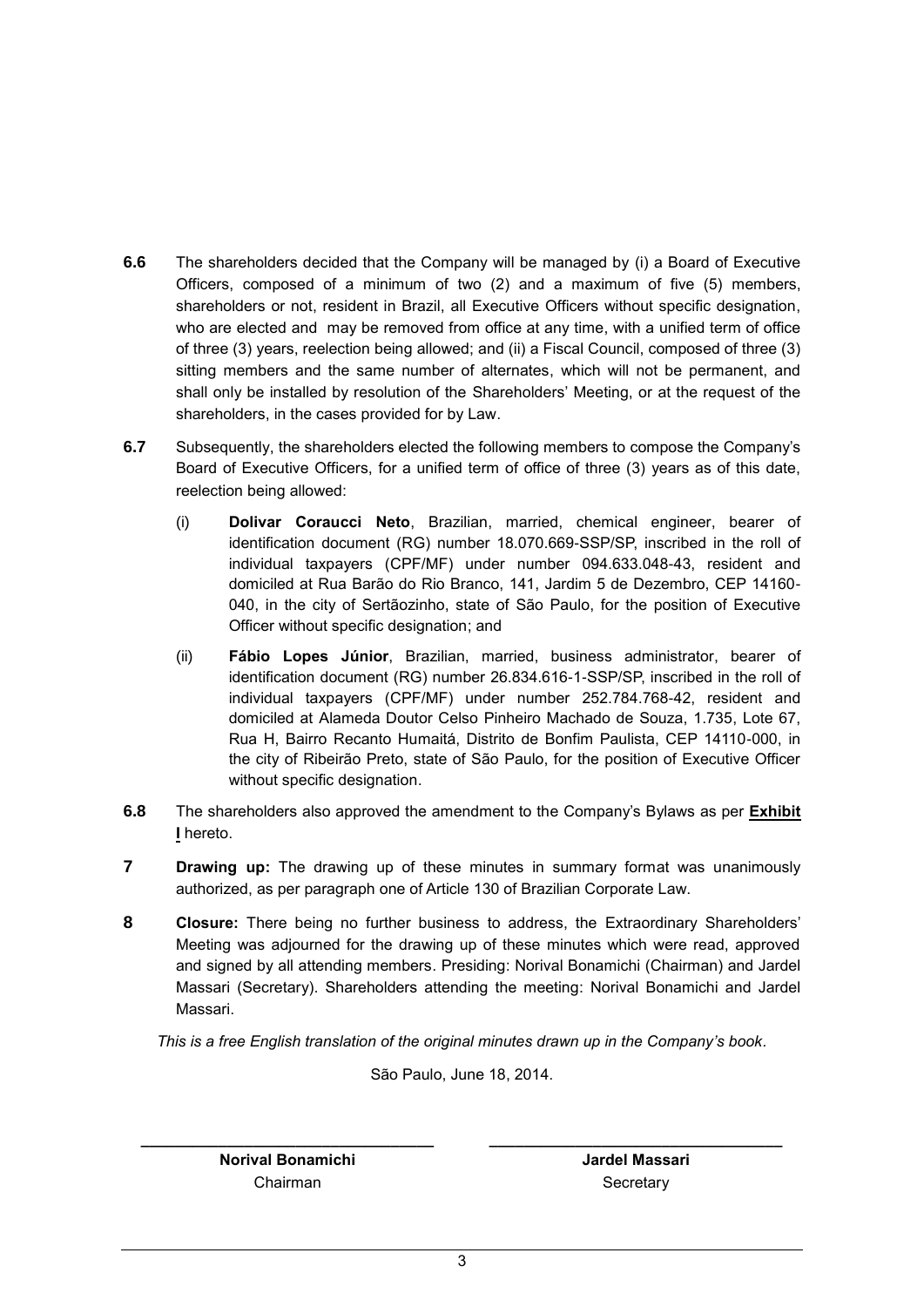# **Exhibit I**

# **Bylaws**

#### **BYLAWS OURO FINO SAÚDE ANIMAL PARTICIPAÇÕES S.A.**

Corporate Taxpayer's ID (CNPJ/MF): 20.258.278/0001-70 Company Registry (NIRE): 35.300.465.415

#### **CHAPTER I**

# **CORPORATE NAME, HEADQUARTERS, JURISDICION, PURPOSE AND DURATION**

**Article 1:** Ouro Fino Saúde Animal Participações S.A. ("**Company**") is a corporation governed by these Bylaws and the applicable legal provisions .

**Article 2:** The Company's headquarters and legal jurisdiction are located at Rodovia Anhanguera, SP 330, KM 298, Bloco C, 2º andar, Sala CCS 210, Distrito Industrial, CEP 14140- 000, in the city of Cravinhos, state of São Paulo.

**Sole paragraph:** The Company may, by resolution of the Board of Executive Officers, open and close branches, warehouses and offices anywhere in Brazil or abroad, whenever it feels the need to do so.

- **Article 3:** The Company's purpose is:
	- (i) the management of own assets, including the licensing and sub establishment of trademarks and patents; and
	- (ii) to hold equity interest in other companies, as a partner, shareholder or holder of any other type of interest.
- **Article 4:** The duration of the Company is indeterminate.

# **CHAPTER II CAPITAL STOCK**

**Article 5:** The Company's capital stock is five hundred reais (R\$500.00), totally subscribed and paid-up, divided into five hundred (500) non-par, registered, book-entry common shares.

**Paragraph one:** Each common share grants its holder the right to one (1) yote at the Shareholders' Meetings. The ownership of shares will be proven by the registration of the shareholder's name in the "book-entry share registry".

**Paragraph two:** The shares are indivisible with regard to the Company. If a share belongs to more than one person, its rights shall be exercised by a representative of the joint ownership.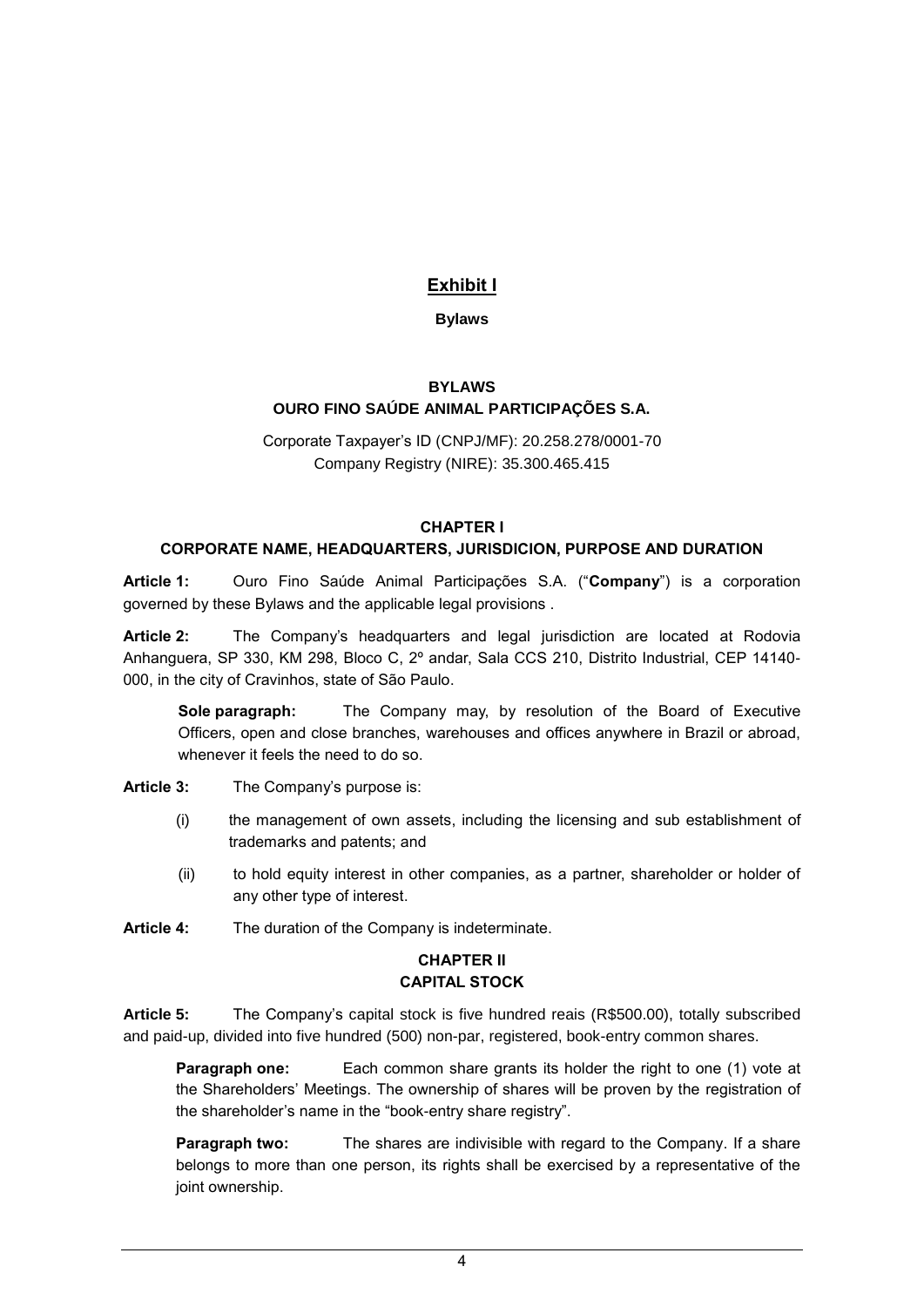**Paragraph three:** Upon prior approval by the Shareholders' Meeting, the Company can acquire its own shares, which shall be held in treasury, disposed of or cancelled, as decided by the Shareholders' Meeting.

**Article 6:** Shareholders shall have preemptive rights to subscribe shares and securities convertible into shares issued by the Company in proportion to their equity interests.

**Article 7:** The failure by the subscriber to pay the amount subscribed under the conditions provided in the bulletin or request by the management body shall automatically entail the payment of default penalties by the nonperforming shareholder, as per Articles 106 and 107 of the Brazilian Corporation Law, with the outstanding amount adjusted by the variation of the General Market Price Index (**IGP-M**), published by the Getúlio Vargas Foundation, or any other index replacing it, in the lowest period legally admitted, in addition to interest of twelve percent (12%) per year, *pro rata temporis,* and a fine corresponding to ten percent (10%) of the outstanding amount, dully restated.

#### **CHAPTER III SHAREHOLDERS' MEETING**

**Article 8:** Shareholders' Meetings will be held: (a) ordinarily, once a year, within the first four (4) months after the close of each fiscal year, to resolve the matters provided for by Law; or (b) extraordinarily, whenever the corporate interests so require or when the provisions in these Bylaws or the applicable legislation require resolution by shareholders.

**Article 9:** Except for the exemptions provided in Brazilian Corporate Law, Shareholders' Meetings shall be called fifteen (15) days in advance in first call and at least eight (8) days in advance in second call. Regardless of any formality in these Bylaws and in Brazilian Corporate Law, any Shareholders' Meeting in which all shareholders are present shall be considered regularly installed.

**Paragraph one:** Except for the exemptions provided in Law, Shareholders' Meetings shall only be installed and make valid resolutions in first call with the attendance of shareholders representing at least the absolute majority of total voting shares of the capital stock and, in second call, with any number of shareholders. Blank votes will not be counted on the resolutions of the Shareholders' Meetings.

**Paragraph two:** Shareholders can be represented at Shareholders' Meetings by an attorney-in-fact appointed as per Article 126 of Brazilian Corporate Law.

**Paragraph three:** Shareholders' Meetings are presided over by any of the Company's Executive Officers, who, as Chairman, is responsible for choosing the secretary among those present.

**Paragraph four:** The exercise of voting rights in the special cases of joint ownership, shareholders' agreements, usufruct and shares leased or under fiduciary sale, is subject to specific legal requirements and the proofs established in Law.

**Paragraph five:** The shareholders whose corporate rights have been suspended cannot vote at Shareholders' Meetings.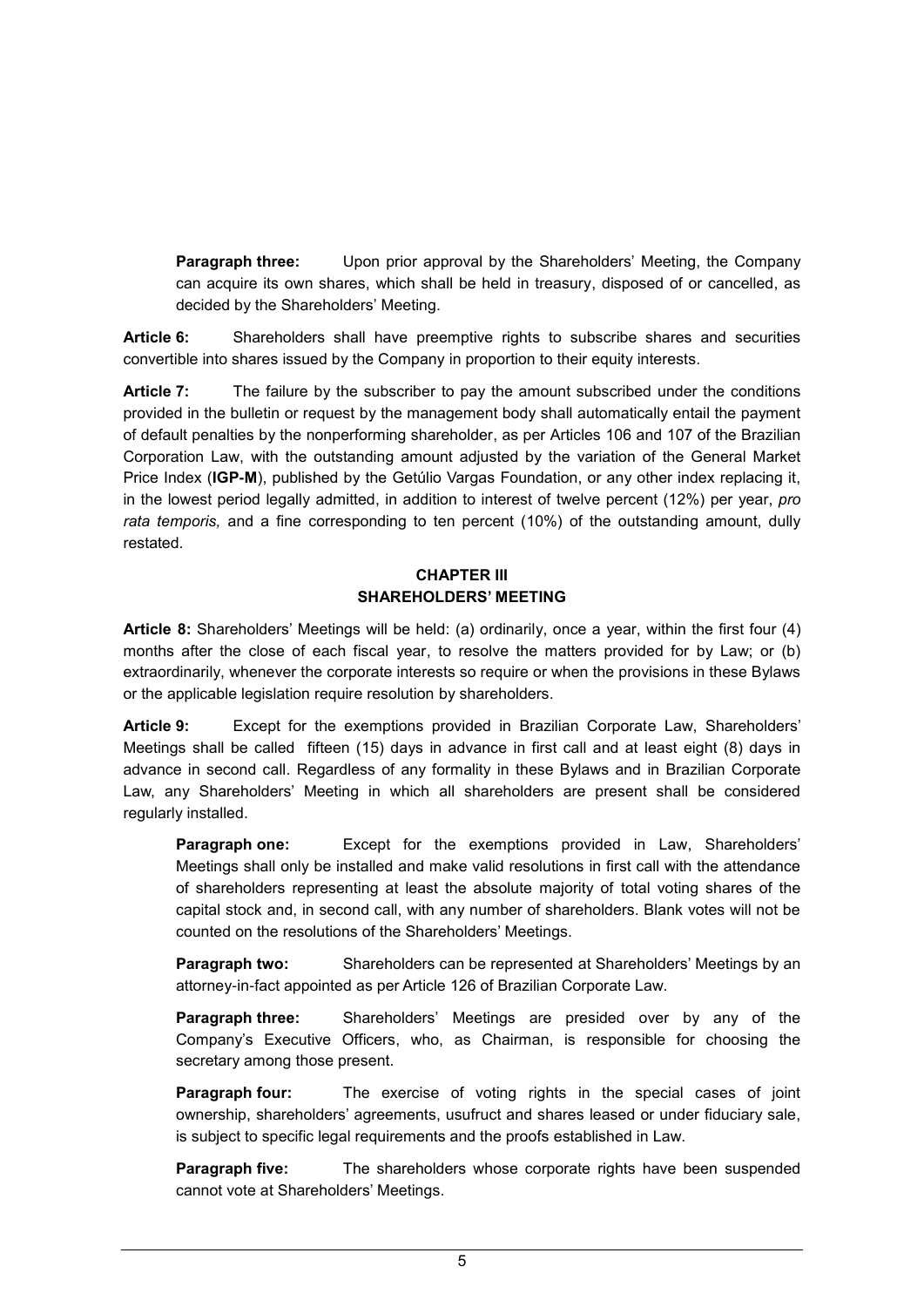**Paragraph six:** Shareholders cannot vote in resolutions related to the appraisal report of the assets that make up the capital stock and the approval of their accounts as managers, or in any other meetings that may particularly benefit them or in which their interests conflict with those of the Company.

**Paragraph seven:** The minutes of the works and resolutions of Shareholders' Meetings shall be drawn up in the Company's records, signed by the members of the presiding board and the attending shareholders. Certificates or authentic copies of the minutes shall be made for legal purposes.

**Article 10:** Without prejudice to the other matters provided for by Law, it is incumbent solely on the Shareholders' Meeting to resolve on the matters of Articles 122, 132 and 136 of Brazilian Corporate Law and:

- (i) to elect and remove from office the members of the Board of Executive Officers;
- (ii) to establish the overall annual compensation of the members of the Board of Executive Officers, as well as of the members of the Fiscal Council, if installed;
- (iii) to amend the Bylaws;
- (iv) to resolve on the merger, incorporation, spin-off or transformation of the Company, as well as its winding up or liquidation;
- (v) to attribute share-based bonuses and decide on eventual share splits and reverse splits;
- (vi) to approve stock option plans or share subscription plans for its managers and employees, as well as for the managers and employees of other companies directly or indirectly controlled by the Company;
- (vii) to resolve, based on the proposal presented by management, on the allocation of income for the year and the distribution of dividends;
- (viii) to elect the liquidator, as well as the Fiscal Council that shall work during liquidation; and
- (ix) to approve investments outside the Company's core business, defined as the activities that compose the Company's purpose, listed in Article 3 of these Bylaws.

#### **CHAPTER IV MANAGEMENT**

# **SECTION I BOARD OF EXECUTIVE OFFICERS**

**Article 11:** The Company will be managed by a Board of Executive Officers comprising a minimum of two (2) and a maximum of five (5) members, all of whom without specific designation, shareholders or not, resident in Brazil, elected for a unified term of office of three (3) years,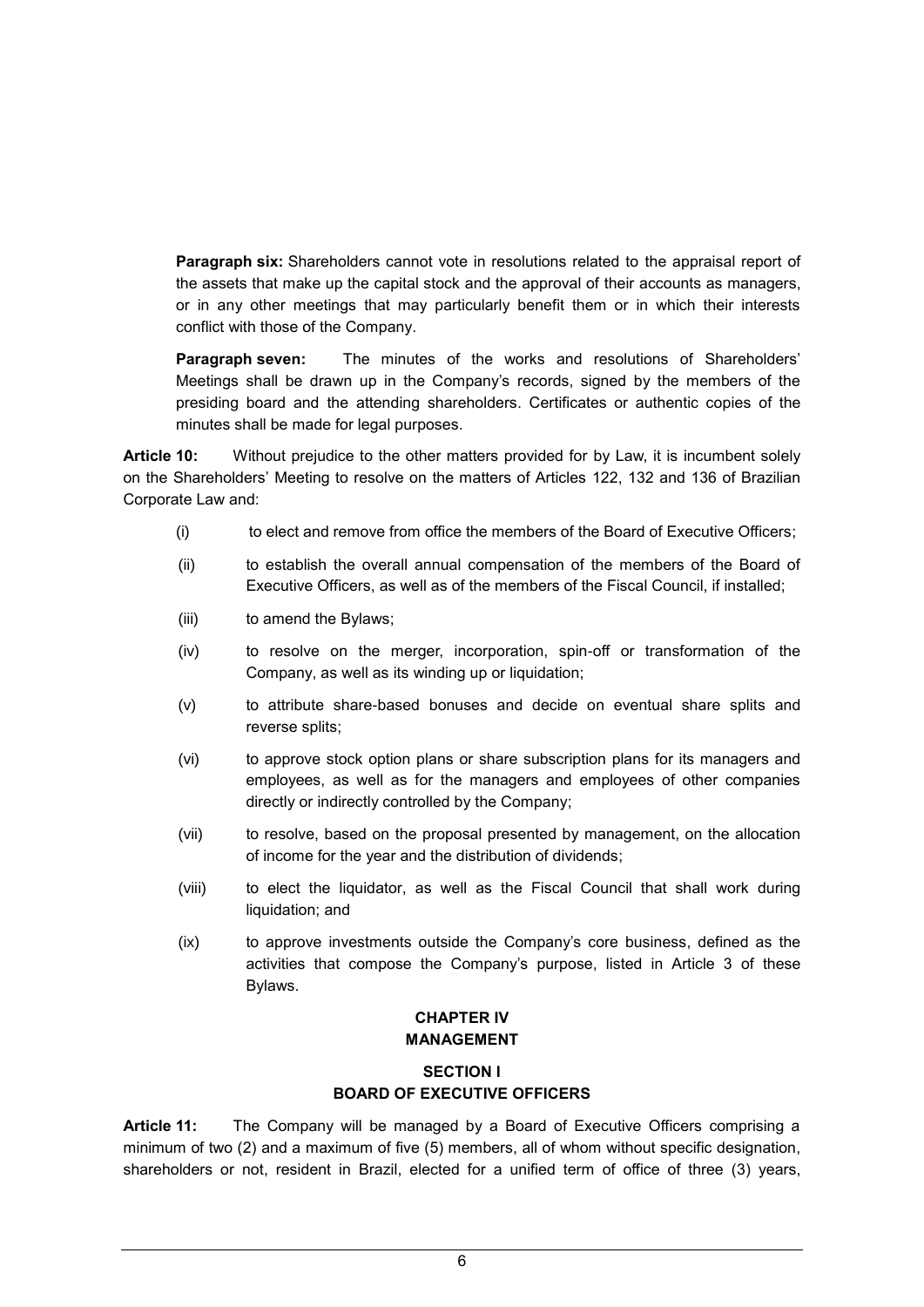reelection being allowed. The Executive Officers shall remain in their respective offices until their respective successors take office.

**Paragraph one:** Only those who meet the following requirements may be elected as Company Executive Officers and managers of companies controlled by the Company:

- (i) have an undergraduate degree;
- (ii) have professional experience and the appropriate technical and managerial skills for the position;
- (iii) be at most sixty-seven (67) years old at the time of election. Seventy (70) is the maximum age to remain in office, after which Executive Officers will be mandatorily removed from their positions.

**Paragraph two:** Executive Officers are exempted from providing guarantees, as allowed by Law, and their compensation shall be annually established by the Shareholders' Meeting. The Board of Executive Officers shall be in charge of the distribution to its members.

**Article 12:** The Board of Executive Officers shall meet:

- (i) bimonthly, on dates to be previously established in the first meeting after election of its members, with the purpose of monitoring and analyzing the execution of the corporate strategy, compliance with budget and targets, capital structure, and assessment of the market strategy and the competition;
- (ii) extraordinarily, whenever the corporate interests so require; and
- (iii) whenever it is required to resolve on matters within its competence.

**Paragraph one:** The meetings of the Board of Executive Officers will be held at the Company's headquarters and may be called by any Executive Officer.

**Paragraph two:** The call notices must be made in writing and include the agenda and the necessary documents for Executive Officers to make their decisions. The call notices must be sent at least five (5) days prior to the date of the event by letter, fax or email, with a proof of receipt .

**Paragraph three:** The call notice can only be waived if all members are present. The members of the Board of Executive Officer who vote by means of representation by another member of the respective body, by an early written vote and by written vote transmitted via fax, e-mail or any other mean of communication shall be considered present.

**Paragraph four:** The meetings of the Board of Executive Officers will only be installed and make valid resolutions when attended by at least two (2) Executive Officers, regardless of the matter on the agenda.

**Paragraph five:** The resolutions of the Board of Executive Officers shall be adopted by a majority vote of the Executive Officers attending the meeting.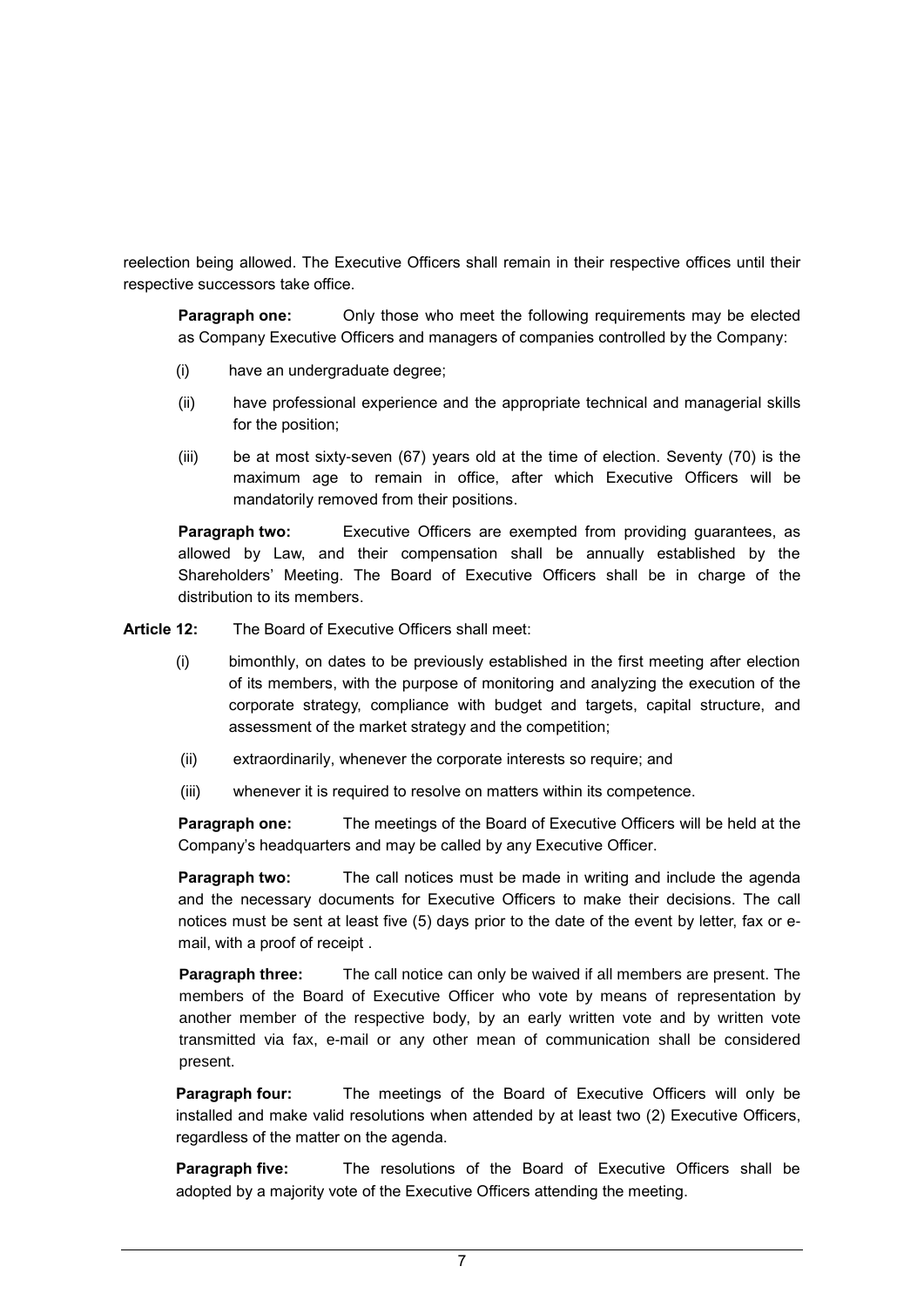**Article 13:** It is incumbent upon the Board of Executive Officers, in compliance with the provisions of these Bylaws:

- (i) to exercise the attributions granted by the Law and these Bylaws in order to ensure the full and regular operation of the Company and its subsidiaries, affiliates and business units;
- (ii) to submit, annually, by the end of each fiscal year, for analysis by the Shareholders' Meeting a proposal with overall business guidelines for the Company, its subsidiaries and business units for the following year, including:
	- (a) the corporate strategy and business units of the Company and its subsidiaries and affiliates:
	- (b) the operating structure, including the Executive Officer who will be responsible for monitoring each unit;
	- (c) the budget and target plan of each business unit;
	- (d) the investment and divestment policy of each business unit;
	- (e) the compensation of the managers of each business unit;
	- (f) the capital structure necessary to execute the budget and target plan of each business unit; and
	- (g) the interest on equity payment plan.
- (iii) to submit, annually, within the three (3) months of the close of the fiscal year, for analysis by the Shareholders' Meeting its report and other documents related to the accounts of the fiscal year, as well as a proposal for the allocation of net income in compliance with legal provisions and the provisions of Chapter V of these Bylaws ;
- (iv) to coordinate the process of disposal of shares representing the capital stock, pursuant to the Company's Shareholders' Agreement;
- (v) to elect and remove from office the managers of the subsidiaries and affiliates;
- (vi) to open and close branches, warehouses and offices anywhere in Brazil or abroad, whenever it feels the need to do so;
- (vii) to open, use and close bank and investment accounts;
- (viii) to settle, waive, abdicate, make agreements, enter into commitments, have obligation, invest funds, acquire, burden and dispose of assets and provide guarantees, signing the respective terms and agreements; and
- (ix) to represent the Company, in court or out of court, actively or passively, before any third party, including public offices or federal, state or municipal authorities.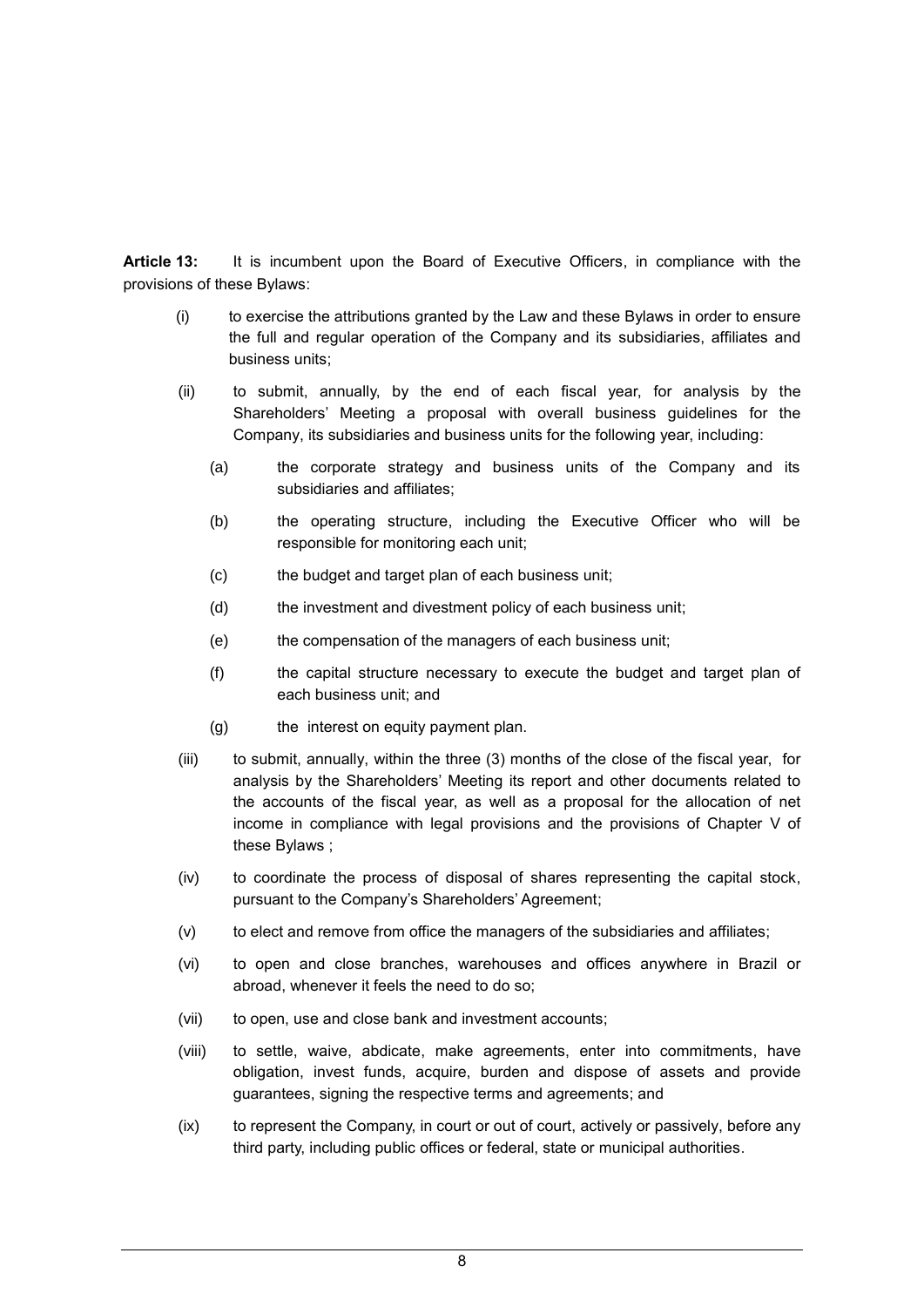**Article 14:** If the position of Executive Officer is vacant, a Shareholders' Meeting shall be called to elect a substitute, who shall complete the term of office of the replaced Executive Officer.

**Article 15:** Pursuant to these Bylaws, any act or agreement that implies liability or obligation for the Company must be signed, jointly, by:

- (i) two (2) Executive Officers;
- (ii) one (1) Executive Officer and one (1) attorney-in-fact with specific powers; or
- (iii) two (2) attorneys-in-fact with specific powers.

**Paragraph one:** The powers of attorney granted by the Company shall always be signed by two (2) Executive Officers, jointly.

**Paragraph two:** The power of attorney must always be specific for the acts to be practiced by the attorney-in-fact and, except for those granted for legal purposes or for the purpose of defending the Company in administrative proceedings, shall be valid for up to one (1) year.

**Article 16:** The use of the corporate name in documents strange to corporate purposes, such as letter of guarantee, suretyships or endorsements to third parties, is not permitted.

# **SECTION II FISCAL COUNCIL**

**Article 17:** The Company shall have a Fiscal Council composed of three (3) sitting members and an equal number of alternate members, which will not operate on a permanent basis and will be installed only by resolution of the Shareholders' Meeting or at the request of shareholders, in the events provided for by Law.

**Paragraph one:** The members of the Fiscal Council, natural persons, resident in Brazil, legally qualified, will be elected by the Shareholders' Meeting that resolves on the installation of that body, at the request of shareholders, with a term of office up to the first Annual Shareholders' Meeting held after election.

**Paragraph two:** The members of the Fiscal Council will only be entitled to the compensation established at the Shareholders' Meeting, during the period in which the body operates and they are effectively exercising their duties.

**Paragraph three:** If a position as a member of the Fiscal Council becomes vacant, the alternate member shall take office. If there is no alternate member, a Shareholders' Meeting shall be summoned to elect a member for the vacant position.

**Paragraph four:** Individuals with a relationship with a company considered to be a competitor of the Company ("**Competitor**") may not be elected as a member of the Company's Fiscal Council. It is prohibited, among others, the election of a person who: (i) is an employee, shareholder or member of management or technical or fiscal staff of a Competitor or a Competitor's Parent Company or Subsidiary; (ii) is a spouse or relative up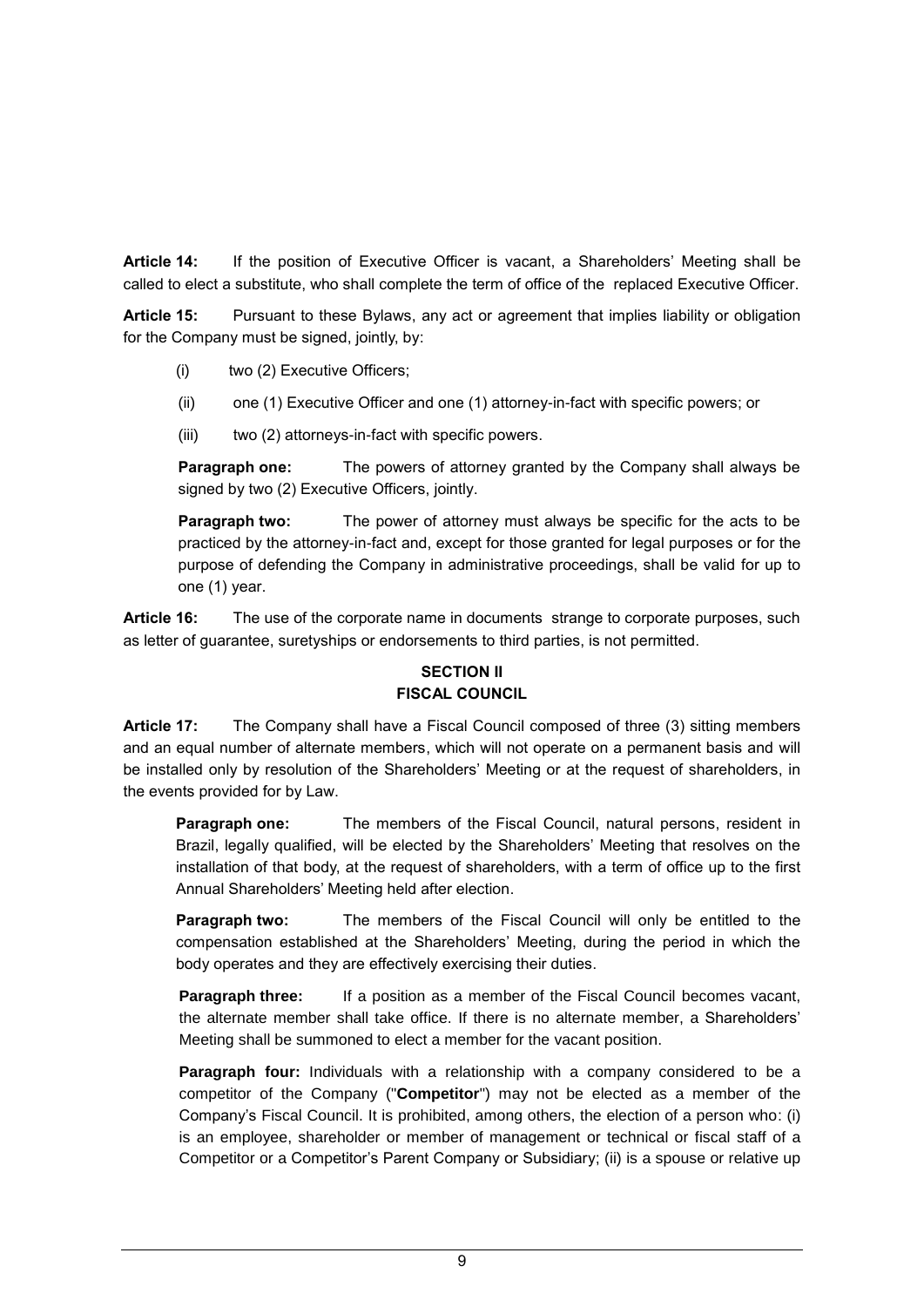to the second degree of a member of management, or technical or fiscal staff of a Competitor or a Competitor's Parent Company or Subsidiary.

**Article 18:** The Fiscal Council, when installed, shall have the attributions set forth in Law. The duties of its members may not be delegated. The Fiscal Council's Internal Regulations must be drawn up, discussed and voted by its members on the first meeting called after its installation.

#### **CHAPTER V FISCAL YEAR AND PROFIT**

**Article 19:** The fiscal year shall begin on January 1 and end on December 31 of each year, when the balance sheet and the other financial statements must be prepared in accordance with the terms provided in the applicable legislation.

**Sole paragraph:** The Company's financial statements must be audited, on an annual basis, by an independent auditor duly registered with the CVM.

**Article 20:** Prior to deducting any profit sharing, accumulated losses, if any, and any provision for income tax and social contribution on income must be deducted from net income. Net income shall be allocated as per the paragraphs of this article.

**Paragraph one:** The following amounts will be deducted from net income for the year:

- (i) five percent (5%) for the legal reserve, not exceeding twenty percent (20%) of the capital stock; and
- (ii) twenty-five percent (25%) for the payment of mandatory dividends.

**Paragraph two:** The balance of the remaining net income after deductions provided in Paragraph one above shall be allocated as resolved by the Shareholders' Meeting, pursuant to the applicable Law.

# **CHAPTER VI WINDING UP AND LIQUIDATION**

**Article 21:** The decease, filing for bankruptcy, declaration of incapacity or removal from office of any shareholder shall not wind up the Company, which will remain operating with the other shareholders.

**Article 22:** The Company will wind up in the cases provided for by Law. The Shareholders' Meeting shall be responsible for, if applicable, determining the type of liquidation and appointing the fiscal council and the liquidator, who shall operate during liquidation, and establishing their compensation.